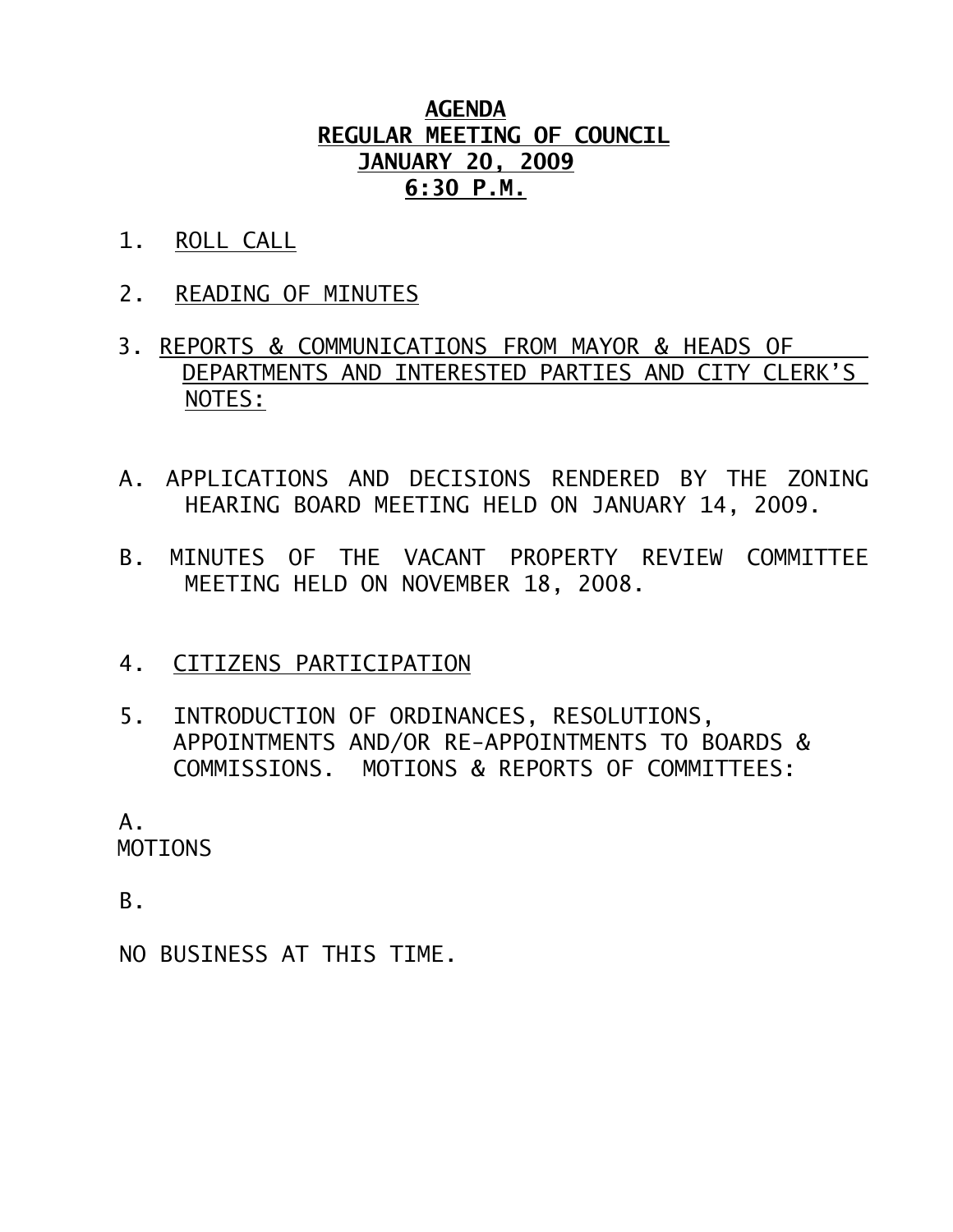6. CONSIDERATION OF ORDINANCES – READING BY TITLE:

A.

 READING BY TITLE – FILE OF COUNCIL NO. 59, 2009 – AN ORDINANCE – AUTHORIZING THE MAYOR AND OTHER APPROPRIATE CITY OFFICIALS TO MAKE A SUPPLEMENTAL APPROPRIATION FROM THE CONTINGENCY ACCOUNT TO INCREASE THE SALARY OF THE DEPUTY CITY CONTROLLER TO INCLUDE \$4,814.00 TO BE PAID AT REGULAR SALARY INTERVALS BEGINNING JANUARY 1, 2009.

## 7. FINAL READING OF RESOLUTIONS AND ORDINANCES – CONSIDERATION FOR ADOPTION:

A.

 FOR CONSIDERATION BY THE COMMITTEE ON FINANCE – FOR ADOPTION – FILE OF COUNCIL NO. 52, 2009 – AMENDING FILE OF THE COUNCIL NO. 8, 1976, ENTITLED "AN ORDINANCE (AS AMENDED) PROVIDING FOR THE GENERAL REVENUE BY IMPOSING A TAX AT THE RATE OF TWO (2) MILLS UPON THE PRIVILEGE OF OPERATING OR CONDUCTING BUSINESS IN THE CITY OF SCRANTON AS MEASURED BY THE GROSS RECEIPTS THEREFROM; REQUIRING REGISTRATION AND PAYMENT OF THE TAX AS CONDITION TO THE CONDUCTING OF SUCH BUSINESS; PROVIDING FOR THE LEVY AND COLLECTION OF SUCH TAX; PRESCRIBING SUCH REQUIREMENTS FOR RETURNS AND RECORDS; CONFERRING POWERS AND DUTIES UPON THE TAX COLLECTOR; AND IMPOSING PENALTIES", BY IMPOSING THE BUSINESS PRIVILEGE TAX AT THE RATE OF ONE (1) MILL FOR CALENDAR YEAR 2009.

B.

 FOR CONSIDERATION BY THE COMMITTEE ON FINANCE – FOR ADOPTION – FILE OF COUNCIL NO. 53, 2009 - AMENDING FILE THE COUNCIL NO. 17, 1994 ENTITLED "AN ORDINANCE (AS AMENDED) AUTHORIZING THE GOVERNING BODY OF THE CITY<br>OF SCRANTON TO ENACT 'A WASTE DISPOSAL AND COLLECTION OF SCRANTON TO ENACT 'A WASTE DISPOSAL AND COLLECTION<br>FEE' FOR THE PURPOSE OF RAISING REVENUE TO COVER THE FEE' FOR THE PURPOSE OF RAISING REVENUE TO COVER THE WASTE DISPOSAL AND COLLECTION COSTS INCURRED BY THE DISPOSAL AND COLLECTION COSTS INCURRED BY THE CITY OF SCRANTON FOR THE DISPOSAL OF REFUSE", BY IMPOSING A WASTE DISPOSAL AND COLLECTION FEE OF \$178.00 FOR THE CALENDAR YEAR 2009.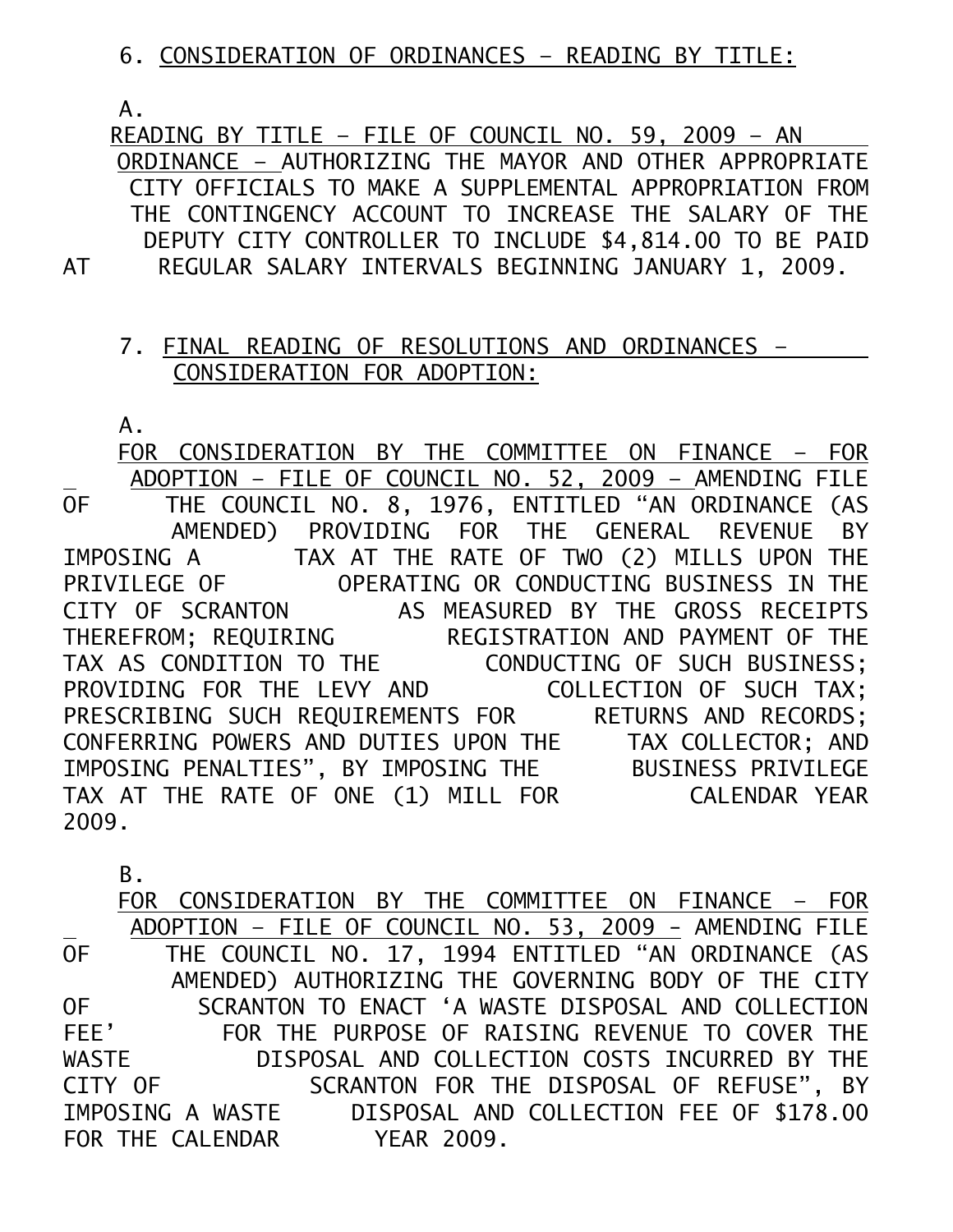7

C.

 FOR CONSIDERATION BY THE COMMITTEE ON FINANCE – FOR ADOPTION – FILE OF COUNCIL NO. 54, 2009 - AMENDING FILE OF THE COUNCIL NO. 100, 1976, ENTITLED "AN ORDINANCE (AS AMENDED) LEVYING GENERAL AND SPECIAL TAXES FOR THE FISCAL YEAR 1977", BY SETTING THE MILLAGE FOR THE YEAR 2009.

D.

 FOR CONSIDERATION BY THE COMMITTEE ON FINANCE – FOR ADOPTION – FILE OF COUNCIL NO. 55, 2009 - AMENDING FILE OF THE COUNCIL NO. 11, 1976, ENTITLED "AN ORDINANCE (AS AMENDED) ENACTING, IMPOSING A TAX FOR GENERAL REVENUE PURPOSES IN THE AMOUNT OF TWO PERCENT (2%) ON EARNED INCOME AND NET PROFITS ON PERSONS, INDIVIDUALS, ASSOCIATIONS AND BUSINESSES WHO ARE RESIDENTS OF THE CITY OF SCRANTON, OR NON-RESIDENTS OF THE CITY OF SCRANTON, FOR WORK DONE, SERVICES PERFORMED OR BUSINESS CONDUCTED WITHIN THE CITY OF SCRANTON, REQUIRING THE FILING OF RETURNS BY TAXPAYERS SUBJECT TO THE TAX; REQUIRING EMPLOYERS TO COLLECT THE TAX AT SOURCE; PROVIDING FOR THE ADMINISTRATION, COLLECTION AND ENFORCEMENT OF THE SAID TAX; AND IMPOSING PENALTIES FOR THE VIOLATIONS", BY IMPOSING THE WAGE TAX AT TWO AND FOUR TENTHS PERCENT (2.4%) ON EARNED INCOME FOR THE YEAR 2009 FOR RESIDENTS.

E. FOR CONSIDERATION BY THE COMMITTEE ON FINANCE – FOR ADOPTION - FILE OF COUNCIL NO. 56, 2009 - AMENDING FILE<br>OF THE COUNCIL NO. 7, 1976, ENTITLED "AN ORDINANCE CAS THE COUNCIL NO. 7, 1976, ENTITLED "AN ORDINANCE (AS AMENDED) IMPOSING A MERCANTILE LICENSE TAX OF 2 MILLS FOR THE YEAR 1976 AND ANNUALLY THEREAFTER UPON PERSONS ENGAGING IN CERTAIN OCCUPATIONS AND BUSINESSES THEREIN; PROVIDING FOR ITS LEVY AND COLLECTION AND FOR THE ISSUANCE OF MERCANTILE LICENSES; CONFERRING AND IMPOSING POWERS AND DUTIES UPON THE TAX COLLECTOR OF THE CITY OF SCRANTON; AND IMPOSING PENALTIES", BY IMPOSING THE MERCANTILE LICENSE TAX AT ONE (1) MILL FOR CALENDAR YEAR 2009.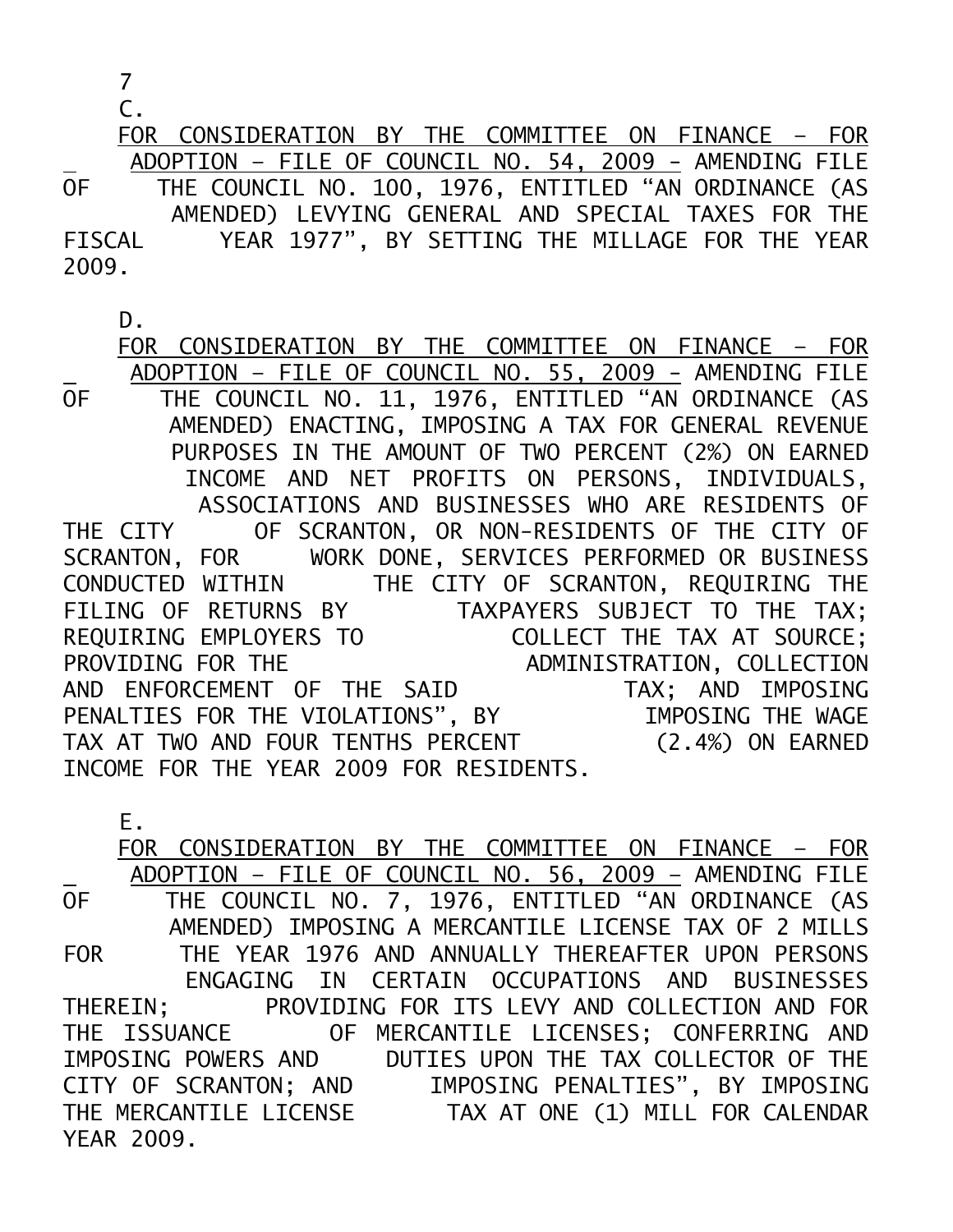F.

 FOR CONSIDERATION BY THE COMMITTEE ON FINANCE – FOR ADOPTION – FILE OF COUNCIL NO. 57, 2009 – AMENDING FILE OF THE COUNCIL NO. 6, 1976, ENTITLED "AN ORDINANCE (AS AMENDED) IMPOSING A TAX FOR GENERAL REVENUE PURPOSES ON N THE TRANSFER OF REAL PROPERTY SITUATE WITHIN THE CITY OF SCRANTON; PRESCRIBING AND REGULATING THE METHOD OF EVIDENCING THE PAYMENT OF SUCH TAX: CONFERRING POWERS AND IMPOSING DUTIES UPON CERTAIN PERSONS, AND PROVIDING PENALTIES", BY IMPOSING THE RATE OF THE REALTY TRANSFER TAX AT TWO AND FIVE TENTHS PERCENT (2.5%) FOR CALENDAR YEAR 2009.

G.

 FOR CONSIDERATION BY THE COMMITTEE ON FINANCE – FOR ADOPTION – FILE OF COUNCIL NO. 58, 2009 - AMENDING FILE OF THE COUNCIL NO. 145 OF 2007 ENTITLED AN ORDINANCE RENAMING THE EMERGENCY AND MUNICIPAL SERVICES TAX ("EMST") TO LOCAL SERVICE TAX ("LST") AND BY IMPOSING A WITHHOLDING OF \$52.00 FOR THE CALENDAR YEAR 2009.

H.

 FOR CONSIDERATION BY THE COMMITTEE ON COMMUNITY DEVELOPMENT – FOR ADOPTION – RESOLUTION NO. 96, 2009 - AUTHORIZING THE MAYOR AND OTHER APPROPRIATE CITY OFFICIALS TO APPLY FOR AND EXECUTE A GRANT FOR THE REDEVELOPMENT ASSISTANCE CAPITAL PROGRAM ("RACP") THROUGH THE COMMONWEALTH OF PENNSYLVANIA'S OFFICE OF THE BUDGET IN THE AMOUNT OF FOUR MILLION DOLLARS (\$4,000,000.00); IF THE APPLICATION IS SUCCESSFUL, ACCEPTING AND DISBURSING THE GRANT; AND COORDINATING THE USE OF THE GRANT FUNDS WITH "SCRANTON-CONNELL, LP AND ITS GENERAL PARTNER "SCRANTON- CONNELL GP, LLC".

I.

 FOR CONSIDERATION BY THE COMMITTEE ON RULES – FOR ADOPTION – RESOLUTION NO. 101, 2009 - PURSUANT TO SECTION 702 OF THE RIGHT-TO-KNOW LAW, THE CITY OF SCRANTON, AS AN AGENCY OF THE COMMONWEALTH, IS NOT AGENCY OF THE COMMONWEALTH, IS NOT